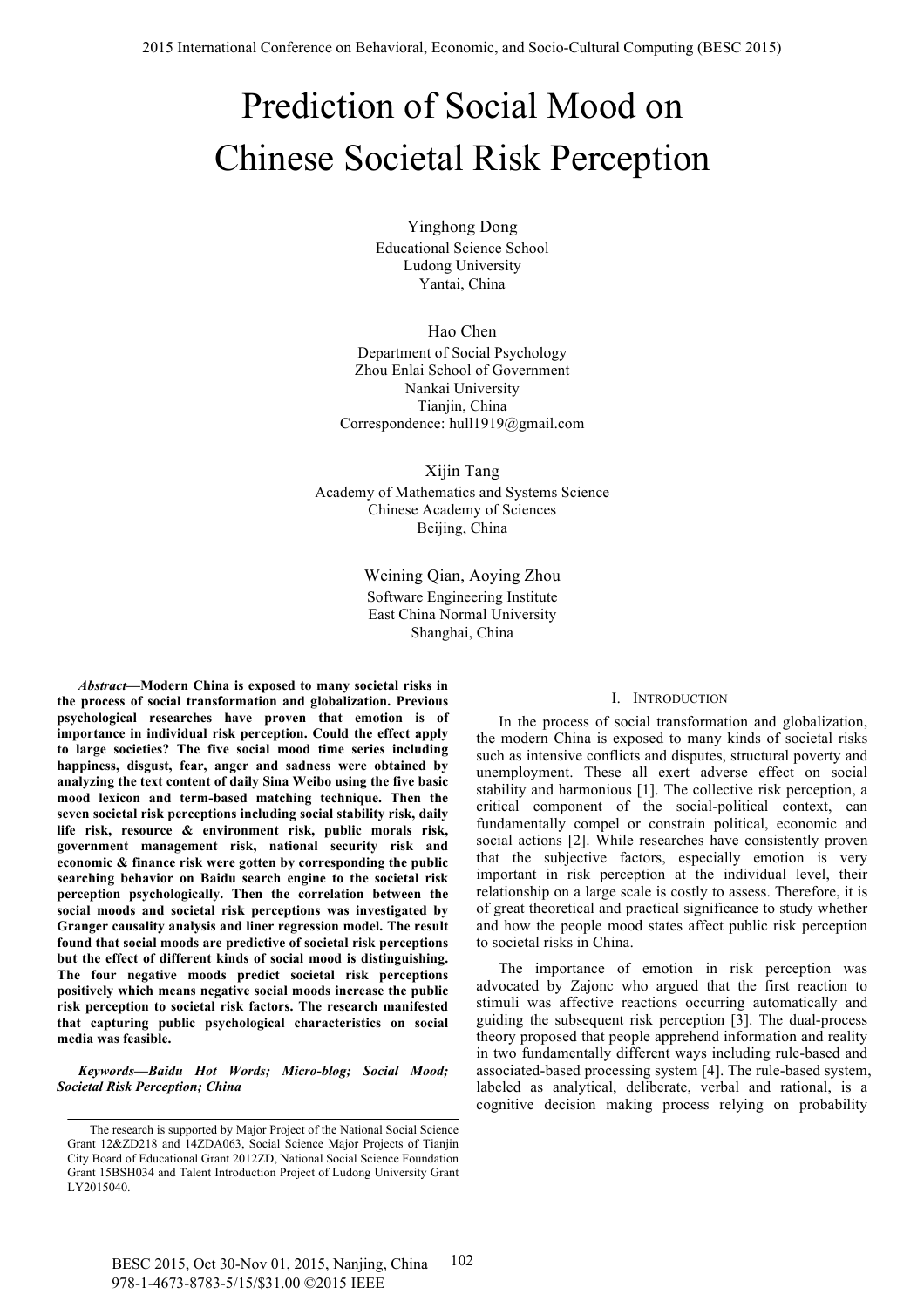calculations, logic and rules, as well as needs for awareness and is relatively slow. The associated-based system is automated decision making system, labeled as intuitive, automatic, natural, narrative and experiential, hence not very accessible to conscious awareness. Analysis is important in some decision-making situations, but the associated-based system remains the most common way to respond to risk or threat, which enables us to survive during the long period of human evolution, even in the modern world. This system links to emotion and transforms uncertain or threaten environment into affective response, which represents risk as feeling [5]. As the same, the affect heuristic theory proposes that people are not rational entirely and the affect is an essential component in risk perception [6]. The stronger the effect of "affect heuristic" on risk perception under time pressure and task complicated. People will underestimate the risk and incline to risk appetite on positive emotion, but overestimate the risk and incline to risk aversion on negative emotion. The perception to hazards has no relation with the objective factors such as the characteristics of risk or happening possibility, but is influenced by psychological factors, especially the dread and unknown [7]. Most of researches reached the consensus that emotion is very important to risk perception on the perspective of individual and small groups. For example, only reading sad or happy news will affect their perception on risk events such as flood and disease [8]. People are more pessimistic when they are sad but more optimistic to the future when they are happy [9]. But different kinds of negative emotion have different effect on risk perception. For instance, people are pessimistic and overestimate the risk factors when they are fear but underestimate the risk when they are angry [10, 11]. Therefore, could the effect of emotion on risk perception on individual apply to societies at large? Does and how the social moods affect their collective risk perceptions?

But how to measure social mood and the collective risk perception? Nowadays, the rise of social computing technologies, generally branded as "web 2.0", has made Internet more open and interactive. A number of user-oriented network or social media websites have emerged rapidly. These text and image information provide the valuable resources and opportunities for the researchers and practitioners to study the individual or collective psychological characteristics.

There are two major theoretical approaches to understand the emotional structure. One is the emotional categorical approach. It proposed that there are a small set of basic emotions and complex emotions that are consisted of basic emotions or emotion and cognition [12]. The most widely accepted five kinds of basic emotion are Happiness, Sadness, Fear, Anger and Disgust [13]. The other approach is the dimensional approach, according to which the basic emotions are interrelated in a highly systematic fashion and can be represented by a spatial model rather than being independent with each other [14]. Based on the above two approaches, the traditional way to measure the individual emotion is through self-reporting or opinion-polling using emotional scale or affective adjective checklist. But large surveys of social mood over representative samples of the population are generally expensive and time-consuming to conduct, and cannot measure large-scale population even all. Other indicators such as games [15] and weather condition [16] are indirect assessment which limited their usage to very low degree correlations with the social mood. Recently, the reliable, scalable and early assessments of the social mood are emerged with the big data on Internet and the advancement of sentiment analysis techniques. Significant progress has been made in extracting indicators of the social mood directly from social media and correlating with the meaningful index, such as box office [17] and market prediction [18], disease infection [19] and information dissemination [20], macroeconomic [21] or stock market prediction [22] even emergencies warning [23].

Whereas the concern of risk perception first arose in the mid 1960s, during which experts and lay people often disagreed on how risky various technologies were for producing clean and safe energy and natural hazards. The psychometric paradigm of risk perception is to directly ask people the kinds of acceptable risks and to what extent the risks are acceptable, then gauge people's attitude in relate to a particular risk. For example, the subjects assessed 28 societal risk factors in a 10-point Likert scale on the basis of their dread feeling and occurring possibility and found that the economic crisis and social unrest were the most concerned societal risks in China [24]. However, the predictive value of this methodology is restricted by the design, arrangement of questionnaire, as well as the statistical analysis methods which is difficult to reach consistent result. To overcome the shortcomings of the traditional psychometric paradigm, the researchers constructed a new framework of societal risk indicators based on word association tests. They used the semantic network clustering analysis software CorMap and iView to group associated words into clusters and detected seven main categories of hazards. They were national security risk, economy & finance risk, public morals risk, daily life risk, social stability risk, government management risk and resources & environments risk, and thirty sub-categories in their societal risk indicators [25]. Nowadays, people express themselves freely on a number of user-oriented social media, which offered researchers opportunities to understand societal situations from a new perspective. For example, the searching frequency of word "recession" was correlated with unemployment rate and consumer confidence index (CCI) negatively [26], meaning that the public were pessimistic to economic or finance. The approach utilize people's online searching behavior, which allows for easy gathering of realtime data in a naturalistic setting as well as time series of different societal risks at community or national levels, which grants researchers a novel access to analyze the relationship between the social mood and the collective risk perception.

In this research, we are concerning how the social moods affect public risk perception to Chinese societal risks. The social mood time series were gotten by analyzing the text content of daily Sina Weibo using the Weibo Five Basic Mood Lexicon (Weibo-5BML) and sentiment analysis technique, which included Happiness, Sadness, Fear, Anger and Disgust. While the public risk perception obtained from Baidu search engine based on the hot words including social stability, daily life, resource & environment, public moral, government management, national security and economic & finance. Then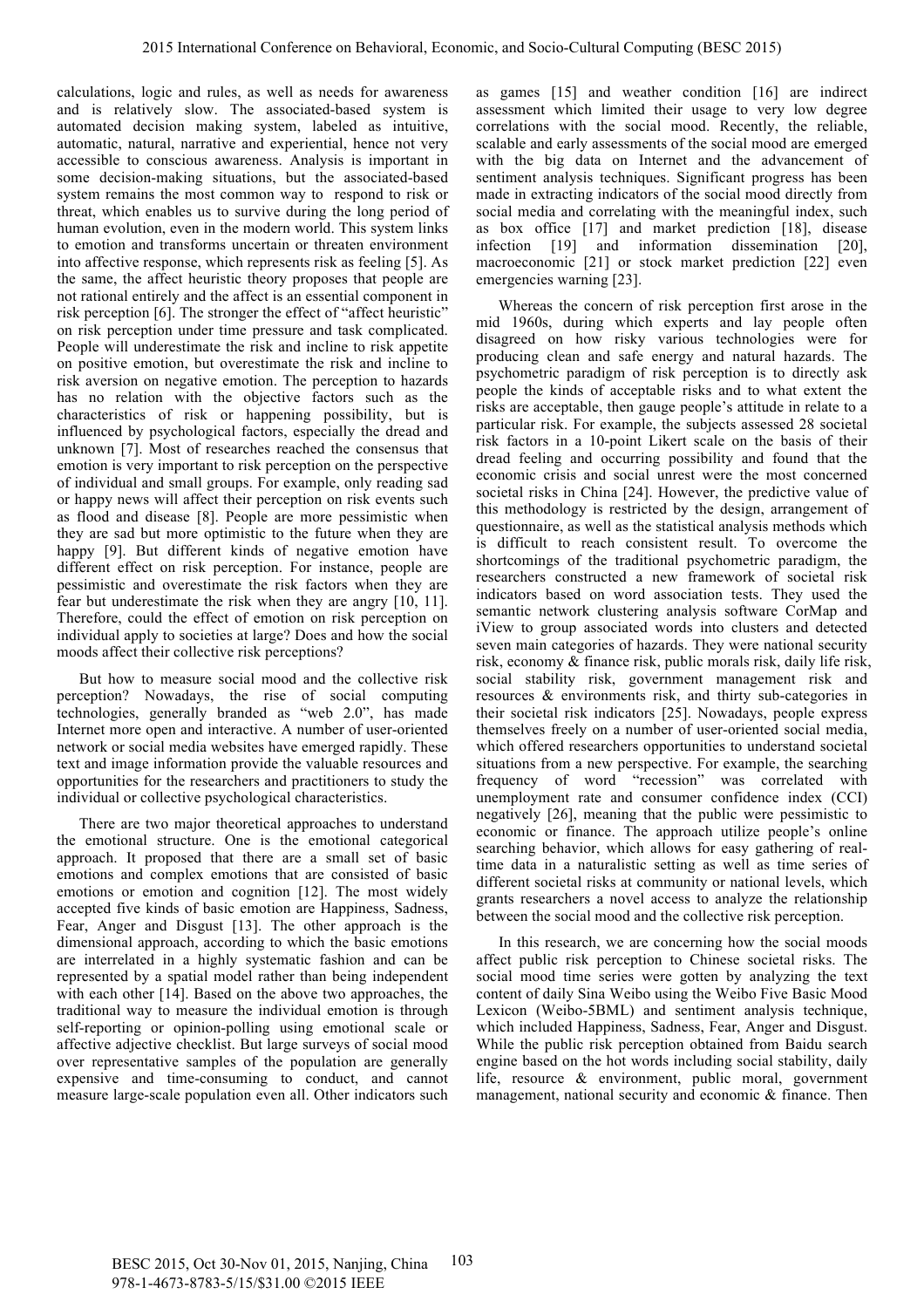we used the time series analysis technique to study their relationship of 365 days from November 1, 2011 to October 30, 2012.

# II. DATA REVIEW

# *A. Generating Social Mood Time Series*

We generated the five basic social mood time series including happiness, sadness, anger, fear and disgust based on the Sina Weibo's user generated content (UGC) in three phases. In the first phase, we created the Weibo Five Basic Mood Lexicon (Weibo-5BML) on the basis of emotional categorical approach in psychology. First, we got 448 terms by asking five psychological graduated students to search the synonyms of emotional terms among the basic emotional psychological scales. Then we combined the 1500 emotional terms from Chinese affective words system [27], as well as the Internet folk terminology from micro-blog, such as "屌丝", "你妹" , "吐槽" , "有木有", which were searched by research team members for several days. All of these emotional terms were collected as the initial and raw source of micro-blog emotional lexicon. Then, these terms were simply filtered by removing the ambiguity and overlapping expression. Next, we removed the low frequency emotional terms using the searching engine function of Sina Weibo. At last, we got the initial mood lexicon pool of 2,242 terms. Second, we asked three psychological graduated students to judge discretely to which kind of basic emotions every emotional term belongs in sight of the emotional categorical approach. Then we got 942 terms according to their consistent judgment and deleted the last 10% low frequency terms of each kind. Finally, we got the formal version of the Weibo-5BML with a total of 818 emotional terms, in which Happiness has 306 terms, Sadness has 205 terms, Fear has 72 terms, Disgust has 142 terms, and Anger has 93 terms.

In the second phrase, we generated five social mood time series on the basis of Weibo-5BML. We crawled and analyzed minute texts in micro-blogs like twitter using a transparent approach named term-based matching technique, which matches the emotional terms used in each tweet against the emotional lexicon [28]. The Weibo-5BML could capture a variety of naturally occurring mood terms in Weibo tweets and map them to their respective social mood dimensions. First, we computed the score of each term that matched the Weibo-5BML as the fraction of tweets containing it each day. Then we averaged the quantity over all words linked to that particular emotion which means that the higher frequency of a word will have a larger impact on the mean value of each emotion. At last, we obtained five basic social mood daily time series from November 1, 2011 to October 30, 2012.

In the third phase, we validated the social mood time series by comparing the mood time series to fluctuations recorded and labeled by the vital social events and the traditional festivals in China. This method was widely used in sentiment analysis [29]. For example, the conflict of Diaoyu Islands between China and Japan was dramatically at the critical moment in 2012. On September 10, the Japanese government announced to buy the Diaoyu's southern and northern islands to implemate the so-called nationalization, and would finish the relevant procedures the next day, which seriously violated the territorial sovereignty of China. The Chinese government and people opposed the behavior, marched throughout the country, and lanched anti-Japanese activities including some aggressive and radical behaviors. In the present analysis, we found angry emotion was rising from September 10 and spiked on September 16, which the suspects were surrendered who smashed the Japanese car in Xi'an, and September 18 of "9.18 incident" anniversary in 2012. The happiness wasn't high from September 10 until the mid-Autumn day of September 30. But during the period of Golden Week from October 1 to 7, people were not happy as been thought, even a little sad, fearful and disgusted due to the congestion, chaos, and unpredictable accidents.

## *B. Measurement of public societal risk perceptions*

Researchers from Chinese Academy of Sciences extracted the public risk perception daily time series from November 1, 2011 to October 30, 2012 by corresponding the public searching behavior on Baidu search engine to societal risk perception for the first time. Baidu is the biggest Chinese search engine worldwide, whose news portal site presents 10- 20 hottest query words (Baidu Hot Words) of news automatically updated every 5 minutes. Tang automatically discerned the Baidu Hot Words into 7 risk categories including national security risk, economy & finance risk, public morals risk, daily life risk, social stability risk, government management risk and resources & environments risk mentioned above and improved the accuracy further manually. She assigned different scores from 20 to 1 according to the word's hourly rank by crawling the hottest search words hourly and got a daily list of hot words normally around 30-70, together with their frequencies and accumulated hot scores. The societal risk perception indicators are validated ecologically by corresponding to significant influences of the major social events on Chinese people during the past several years. For instance, the risk perception dropped during the London Olympic Games as most hot words were about sports but not relevant to risks, which manifests the societal risk perception indicators are the excellent thermometer of Chinese society [30].

## III. RESULTS

In this section, we are concerned with the question whether variations of the social moods correlate with changes of the public societal risk perception. To answer the question, we apply the econometric technique of Granger causality analysis to the daily time series produced by Weibo-5BML vs. the level of seven kinds of societal risk perception. The Granger causality analysis rests on the assumption that if a variable X causes Y then changes in X will systematically occur before changes in Y. We will thus find the lagged values of X will exhibit a statistically significant correlation with Y. Correlation however does not prove causation but one time series has predictive information about the other or not. In the second phase, we created the liner regression model in which the social moods are individual variables and societal risk perceptions are dependent variables to count the exact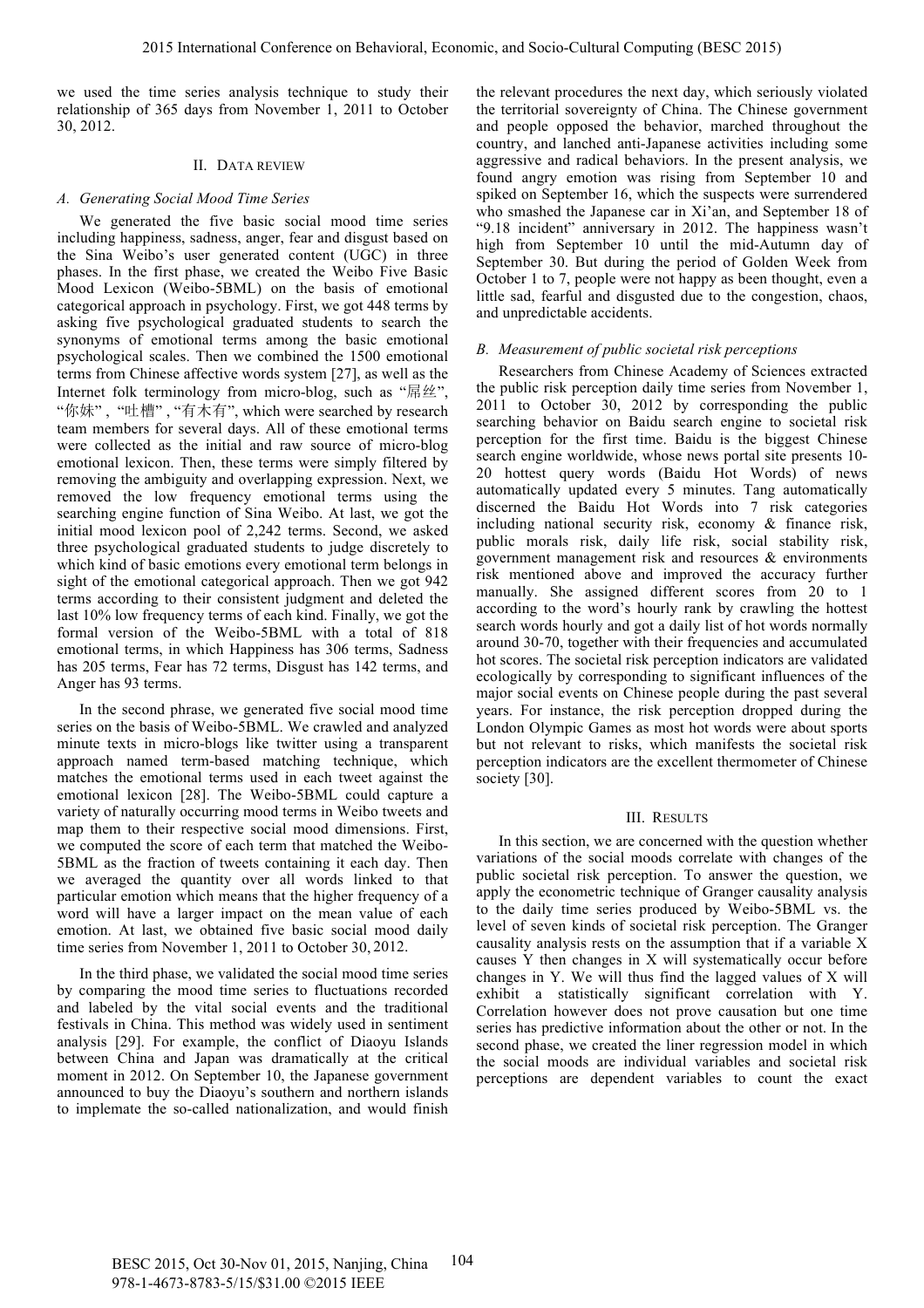predictive value of social moods to every kind of societal risk perceptions.

# *A. Prediction of social moods to social stability risk perception*

Based on the results of our Granger causality in table I, we found that all social moods except happiness have significant causal relations with social stability risk perception. The sadness has the Granger causality relation with the social stability risk perception for lags ranging from 1 to 3 days. The disgust has the Granger causality relation with it for lags 1 and 2 days, while the fear and anger are the Granger causality of it only lags 1 day.

TABLE I. GANGER CAUSALITY CORRELATION OF SOCIAL MOODS VS. SOCIAL STABILITY RISK PERCEPTION

| Lag       | 1day      | 2days    | 3days    | 4days | 5days |
|-----------|-----------|----------|----------|-------|-------|
| Sadness   | $0.007**$ | $0.020*$ | $0.038*$ | 0.054 | 0.110 |
| Happiness | 0.298     | 0.615    | 0.722    | 0.850 | 0.911 |
| Fear      | $0.018*$  | 0.058    | 0.098    | 0.130 | 0.227 |
| Disgust   | $0.050*$  | $0.039*$ | 0.082    | 0.102 | 0.119 |
| Anger     | $0.031*$  | 0.089    | 0.096    | 0.023 | 0.046 |

<sup>a.</sup> The statistical significance (p-values) is for testing the bivariate Granger causality correlation between the lagged values of 5 different basic social moods from 1 to 5 days and the 7 different Chinese societal risk perceptions.

 $^{b.}$  \*p-value < 0.05; \*\*p-value < 0.01

The original model uses only 1 day lagged value of social stability risk perception for prediction (called the null model M0). Then we created the liner regression models of sadness, fear, disgust and anger to social stability risk perception separately on the basis of Granger causality analysis (called the predictive model M1, M2, M3 and M4). The result of the regression analysis is shown in table II, the predictive accuracy increased by 1.26% adding 1 day lagged values of sadness which is the most. The predictive accuracy significantly increased by 0.67% adding 1 day lagged values of disgust which is the least. The regressive coefficients of four negative social moods to Chinese social stability risk perception are all positive (*B*>0).

TABLE II. LINER REGRESSION RESULT FOR SOCIAL MOODS OF SADNESS, FEAR, DISGUST AND ANGERVS. SOCIAL STABILITY RISK PERCEPTION.

|                |                     |           | $\Delta$ R <sup>2</sup> |       |           |
|----------------|---------------------|-----------|-------------------------|-------|-----------|
| Model          | variable            | $R^2$ (%) | $(\%)$                  | B     | t         |
|                | stability<br>social |           |                         |       |           |
| M <sub>0</sub> | $risk(-1)$          | 36.44     |                         | 0.604 | 14.405**  |
| M1             | sadness $(-1)$      | 37.70     | $1.26*$                 | 0.115 | $2.702**$ |
| M <sub>2</sub> | $fear(-1)$          | 37.41     | $0.97*$                 | 0.100 | 2.370*    |
| M <sub>3</sub> | $disgust(-1)$       | 37.11     | $0.67*$                 | 0.083 | 1.965     |
| M <sub>4</sub> | $anger(-1)$         | 37.25     | $0.81*$                 | 0.091 | $2.169*$  |

<sup>c.</sup>  $R^2$  is the predictive accuracy of Chinese societal risk perception combining the lagged value of 1 day of the corresponding societal risk perception and the lagged values of 1 day of different social mood according coefficients of every kind of social mood to Chinese societal risk perception. *T-*test is for testing the statistical significance of the liner model.

d.  $*_{p-value} < 0.05$ ;  $*_{p-value} < 0.01$ 

## *B. Prediction of social moods to daily life risk perception*

According to the results of our Granger causality in table III, we can reject the null hypothesis that the social mood time series do not predict the daily life risk perception. However, this result only applies to the social mood-disgust. The other four social moods do not have significant causal relations with daily life risk perception.

TABLE III. GANGER CAUSALITY CORRELATION OF SOCIAL MOODS VS. DAILY LIFE RISK PERCEPTION

| Lag              | 1dav     | 2days | 3days | 4days | 5days |
|------------------|----------|-------|-------|-------|-------|
| Sadness          | 0.176    | 0.373 | 0.531 | 0.679 | 0.735 |
| <b>Happiness</b> | 0.171    | 0.370 | 0.606 | 0.329 | 0.473 |
| Fear             | 0.572    | 0.652 | 0.511 | 0.611 | 0.632 |
| Disgust          | $0.028*$ | 0.078 | 0.202 | 0.261 | 0.225 |
| Anger            | 0.392    | 0.376 | 0.560 | 0.267 | 0.379 |

e.  $\ast$ p-value < 0.05

We make disgust independent variable to predict the daily life risk perception. The original model uses only 1 day lagged value of daily life risk perception for prediction (called the null model M0), while adding 1 day lagged value of disgust for predictive model M1. The result of regression analysis is shown in table IV. The regression coefficient of disgust to daily life risk perception is positive and increases the predictive accuracy by  $0.86\%$  significantly (p<0.05).

TABLE IV. LINER REGRESSION RESULT FOR SOCIAL MOOD OF DISGUST VS. DAILY LIFE RISK PERCEPTION.

| Model          | variable               | $R^2$ (%) | $\Delta$ R <sup>2</sup> | B     |            |
|----------------|------------------------|-----------|-------------------------|-------|------------|
| M <sub>0</sub> | daily life risk $(-1)$ |           |                         | 0.592 | $14.030**$ |
| M <sub>1</sub> | $disgust(-1)$          | 36.08     | $0.86*$                 | 0.093 | $2.200*$   |

 $^{\rm f.}$  \*p-value  $<$  0.05; \*\*p-value  $<$  0.01

#### *C. Prediction of social moods to government management risk perception*

From the table V of the results of our Granger causality, we observed that the social moods-happiness, fear and anger don't have causal relation with the government management risk perception. While both sadness and disgust are the Granger causality of government management risk perception lagging 1 day and 2 days.

| TABLE V. | GANGER CAUSALITY CORRELATION OF SOCIAL MOODS VS. |
|----------|--------------------------------------------------|
|          | <b>GOVERNMENT MANAGEMENT RISK PERCEPTION</b>     |

| Lag       | 1day      | 2days    | 3days | 4days | 5days |
|-----------|-----------|----------|-------|-------|-------|
| Sadness   | $0.004**$ | $0.013*$ | 0.056 | 0.089 | 0.092 |
| Happiness | 0.602     | 0.164    | 0.217 | 0.115 | 0.200 |
| Fear      | 0.066     | 0.209    | 0.418 | 0.577 | 0.709 |
| Disgust   | $0.017*$  | $0.036*$ | 0.103 | 0.174 | 0.185 |
| Anger     | 0.915     | 0.869    | 0.995 | 0.814 | 0.773 |

 $g. *_{p-value} < 0.05; **_{p-value} < 0.01$ 

The original model uses only 1 day lagged value of government management risk perception for prediction (called the null model M0), while adding 1 day lagged value of sadness and disgust for predictive model M1 and M2 separately. The result of regression analysis is shown in table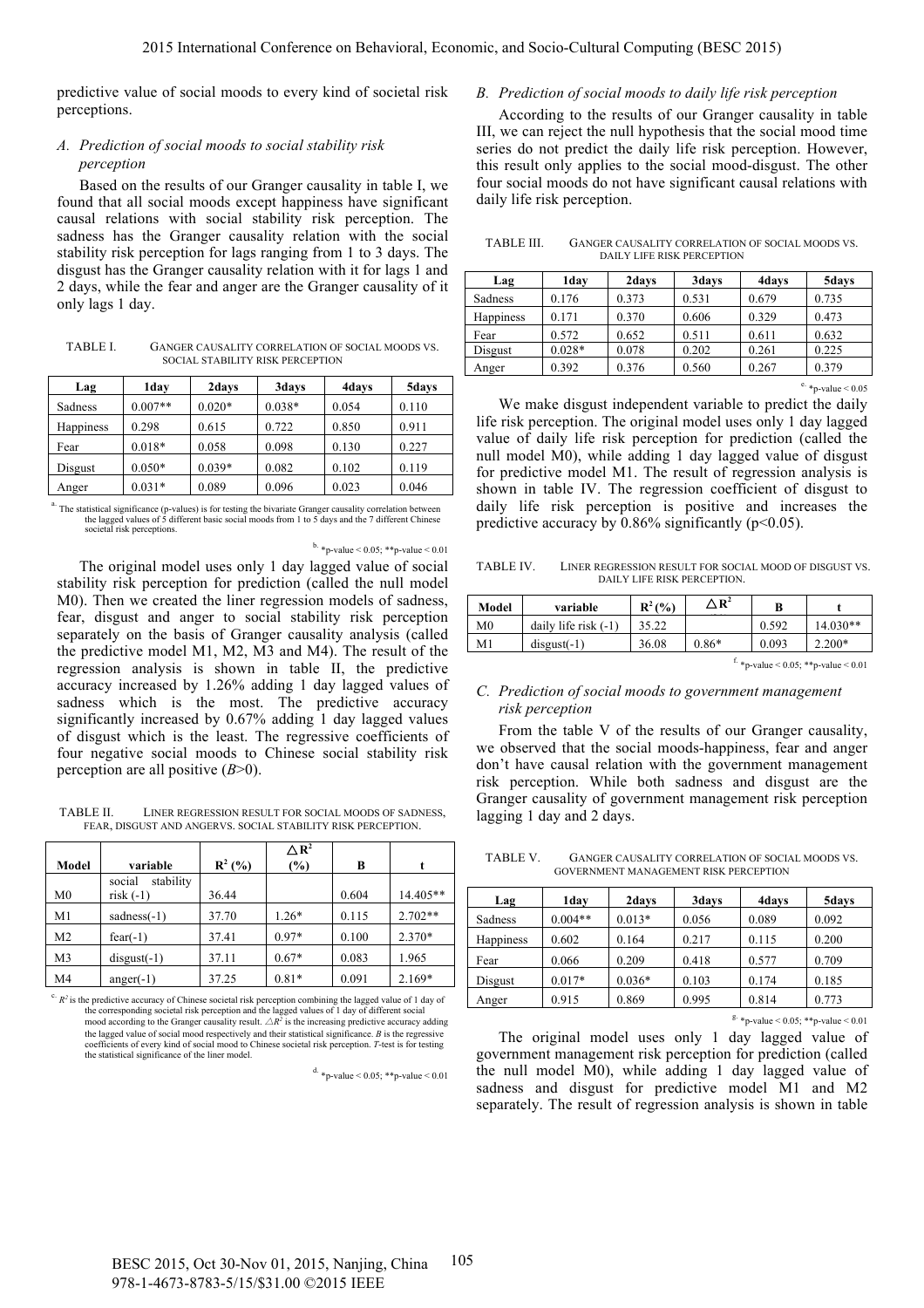VI. The regression coefficients of sadness and disgust to government management risk perception are positive. The sadness is more predictive than disgust and the predictive accuracy increases by 1.75% significantly adding 1 day lagged value of it ( $p<0.01$ ).

TABLE VI. LINER REGRESSION RESULT FOR SOCIAL MOODS OF SADNESS AND DISGUST VS. GOVERNMENT MANAGEMENT RISK PERCEPTION.

| Model          | variable       | $R^2$ (%) | $\Delta$ R <sup>2</sup> (%) | в     |           |
|----------------|----------------|-----------|-----------------------------|-------|-----------|
|                | government     |           |                             |       |           |
|                | management     |           |                             |       |           |
| M <sub>0</sub> | $risk(-1)$     | 25.00     |                             | 0.500 | 10.984**  |
| M1             | sadness $(-1)$ | 26.75     | $1.75**$                    | 0.133 | $2.937**$ |
| M <sub>2</sub> | $disgust(-1)$  | 26.17     | $117*$                      | 0.109 | $2.395*$  |
|                |                |           |                             |       |           |

h. \* p-value  $\leq 0.05$ ; \* \* p-value  $\leq 0.01$ 

# *D. Prediction of social moods to economy & finance risk perception*

Based on the results of our Granger causality in table VII, we observed that sadness and disgust both have the Granger causality relation with the economy & finance risk perception for lags ranging from 1 to 3 days. The fear has the Granger causality relation with it for lags ranging from 1 to 5 days. The other two kinds of social moods don't have significant causal relations with economy & finance risk perception.

TABLE VII. GANGER CAUSALITY CORRELATION OF SOCIAL MOODS VS. ECONOMY & FINANCE RISK PERCEPTION

| Lag       | 1day      | 2days     | 3days     | 4days     | 5days     |
|-----------|-----------|-----------|-----------|-----------|-----------|
| Sadness   | $0.004**$ | $0.013*$  | $0.034*$  | 0.133     | 0.242     |
| Happiness | 0.783     | 0.757     | 0.681     | 0.885     | 0.966     |
|           | 1.70      | 6.80      |           |           |           |
| Fear      | $e-05**$  | $e-05**$  | $0.000**$ | $0.002**$ | $0.006**$ |
| Disgust   | $0.001**$ | $0.005**$ | $0.018*$  | 0.079     | 0.054     |
| Anger     | 0.174     | 0.143     | 0.242     | 0.244     | 0.405     |

 $^{\rm i.}$  \*p-value < 0.05; \*\*p-value < 0.01

The original model uses only 1 lagged value of economy & finance risk perception for prediction (called the null model M0). Then we created the liner regression models of sadness, fear and disgust to economy & finance risk perception separately on the basis of Granger causality analysis (called the predictive model M1, M2 and M3). The result of the regression analysis is shown in table VIII, the predictive accuracy significantly increased by 3.44% adding 1 day lagged value of fear which is the most  $(p< 0.01)$ . The regression coefficients of three social moods are all positive.

TABLE VIII. LINER REGRESSION RESULT FOR THE SOCIAL MOODS OF SADNESS, FEAR AND DISGUST VS. ECONOMY & FINANCE RISK PERCEPTION

| Model          | variable            | $R^2(%)$ | $\triangle R^2$ (%) | в     |           |
|----------------|---------------------|----------|---------------------|-------|-----------|
|                | &<br>economy        |          |                     |       |           |
| M0             | finance risk $(-1)$ | 31.14    |                     | 0.558 | 12.796**  |
| M1             | sadness $(-1)$      | 32.71    | $1.57**$            | 0.126 | $2.900**$ |
| M <sub>2</sub> | $fear(-1)$          | 34.58    | $3.44**$            | 0.187 | 4.358**   |
| M3             | $disgust(-1)$       | 33.06    | $1.92**$            | 0.139 | $3.212**$ |

j. \*p-value < 0.05; \*\*p-value < 0.01

# *E. Prediction of social moods to national security risk perception*

From the table IX of the results of our Granger causality, we can reject the null hypothesis that the social mood time series do not predict the national security risk perception. However, this result only applies to the social mood-happiness and anger. The anger has the Granger causality relation with the national security risk perception for lags ranging from 1 to 5 days while the happiness is the Granger causality of it only lagging 1 day.

| Lag       | 1dav      | 2days     | 3days    | 4days    | 5days    |
|-----------|-----------|-----------|----------|----------|----------|
| Sadness   | 0.382     | 0.460     | 0.654    | 0.737    | 0.768    |
| Happiness | $0.039*$  | 0.075     | 0.143    | 0.215    | 0.165    |
| Fear      | 0.495     | 0.804     | 0.718    | 0.703    | 0.768    |
| Disgust   | 0.581     | 0.823     | 0.915    | 0.966    | 0.765    |
| Anger     | $0.003**$ | $0.001**$ | $0.012*$ | $0.026*$ | $0.049*$ |
|           |           |           |          |          |          |

TABLE IX. GANGER CAUSALITY CORRELATION OF SOCIAL MOODS VS. NATIONAL SECURITY RISK PERCEPTION

 $k. *p-value < 0.05; **p-value < 0.01$ 

Then we created the liner regression model which happiness and anger are independent variables. The original model uses only 1 lagged value of national security risk perception for prediction (called the null model M0) and adding happiness or anger to national security risk perception separately (called the predictive model M1 and M2). The result of the regression analysis is shown in table X. The regression coefficient of happiness is negative but anger is positive, and the predictive accuracy significantly increased by 1.56% adding 1 day lagged value of anger  $(p<0.01)$ .

TABLE X. LINER REGRESSION RESULT FOR SOCIAL MOODS OF HAPPINESS AND ANGERVS. THE NATIONAL SECURITY RISK PERCEPTION.

| Model          | variable          | $R^2$ (%) | $\Delta$ R <sup>2</sup> (%) |          |           |
|----------------|-------------------|-----------|-----------------------------|----------|-----------|
|                | national security |           |                             |          |           |
| M <sub>0</sub> | $risk(-1)$        | 36.77     |                             | 0.606    | 14.509**  |
| M <sub>1</sub> | happiness $(-1)$  | 37.51     | $0.74*$                     | $-0.087$ | $-2.067*$ |
| M2             | $anger(-1)$       | 38.33     | $1.56**$                    | 0.132    | $3.020**$ |

<sup>1.</sup> \*p-value < 0.05; \*\*p-value < 0.01

# *F. Prediction of social moods to resource & environments risk perception*

According to the results of our Granger causality in table XI, we observed that all kinds of social moods except anger don't have causal relation with the resources & environments risk perception.

TABLE XI. GANGER CAUSALITY CORRELATION OF SOCIAL MOODS VS. RESOURCES & ENVIRONMENTS RISK PERCEPTION

| Lag       | 1dav     | 2days | 3days     | 4days    | 5days    |
|-----------|----------|-------|-----------|----------|----------|
| Sadness   | 0.068    | 0.235 | 0.421     | 0.380    | 0.118    |
| Happiness | 0.895    | 0.114 | 0.221     | 0.137    | 0.229    |
| Fear      | 0.053    | 0.171 | 0.192     | 0.269    | 0.256    |
| Disgust   | 0.079    | 0.210 | 0.366     | 0.363    | 0.492    |
| Anger     | $0.037*$ | 0.054 | $0.010**$ | $0.021*$ | $0.032*$ |

m. \* p-value  $\leq 0.05$ ; \* \* p-value  $\leq 0.01$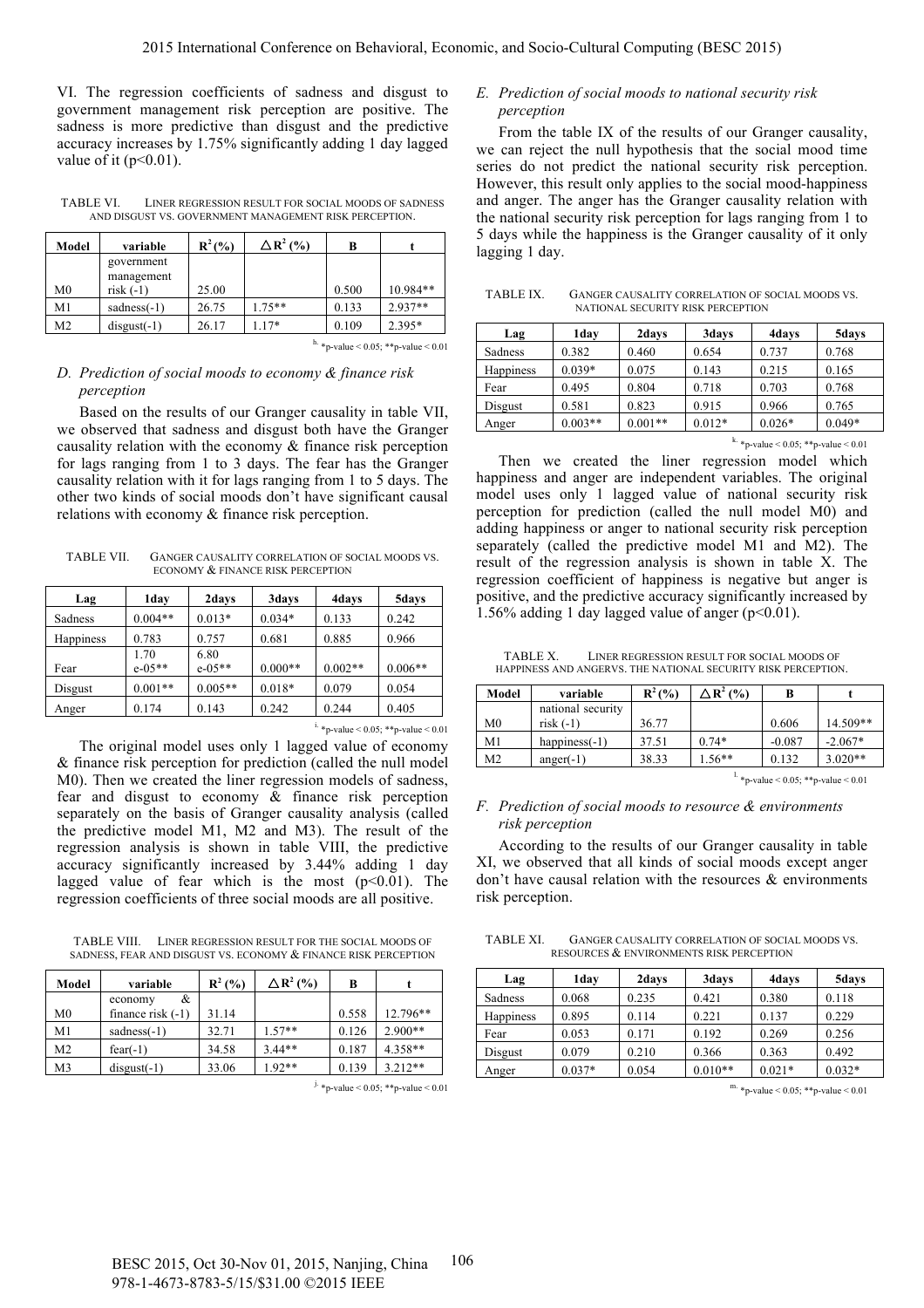We make anger independent variable to predict the resources & environments risk perception. The original model uses only 1 day lagged value of resources & environments risk perception for prediction (called the null model M0), while adding 1 day lagged value of anger for predictive model M1. The result of regression analysis is shown in table XII. The regression coefficient of anger to resources & environments risk perception is negative and increases the predictive accuracy by  $0.7\%$  significantly ( $p<0.05$ ).

TABLE XII. LINER REGRESSION RESULT FOR THE SOCIAL MOOD OF ANGER VS. RESOURCES & ENVIRONMENTS RISK PERCEPTION.

| Model | variable       | $R^2$ (%) | $\triangle R^2$<br>(0) |          |            |
|-------|----------------|-----------|------------------------|----------|------------|
|       | &<br>resources |           |                        |          |            |
|       | environmens    |           |                        |          |            |
| M0    | $risk$ $(-1)$  | 41.85     |                        | 0.647    | $16.142**$ |
| M1    | $anger(-1)$    | 42.55     | $0.7*$                 | $-0.084$ | $-2.091*$  |

<sup>n.</sup> \*p-value < 0.05; \*\*p-value < 0.01

# *G. Prediction of social moods to public morals risk perception*

We observed that all kinds of social moods don't have causal relation with public morals risk perception from the Granger causality analysis in table XIII.

TABLE XIII. GANGER CAUSALITY CORRELATION OF SOCIAL MOODS VS. PUBLIC MORALS RISK PERCEPTION

| Lag       | 1dav  | 2days | 3days | 4days | 5days |
|-----------|-------|-------|-------|-------|-------|
| Sadness   | 0.311 | 0.551 | 0.807 | 0.903 | 0.490 |
| Happiness | 0.431 | 0.473 | 0.518 | 0.678 | 0.782 |
| Fear      | 0.988 | 0.347 | 0.605 | 0.731 | 0.701 |
| Disgust   | 0.836 | 0.173 | 0.321 | 0.475 | 0.557 |
| Anger     | 0.770 | 0.544 | 0.683 | 0.676 | 0.677 |

Based on the above results, we found that social moods have predictive effect on societal risk perception, but different kinds of social moods can predict different categories of societal risk perception. We described the most important social mood to every kinds of societal risk perception and mapped the relation of social moods with societal risk perception in Fig. 1. We found that the negative social moodsadness, anger, fear and disgust are more important predictors of Chinese societal risk perceptions.



Fig. 1. The predictive effects of five social moods on seven Chinese societal risk perceptions

#### IV. DISCUSSION

As we enter into the Web 2.0 era, new media offers people opportunities to publicly express opinions, and has attracted many researchers to get images of societal situations by making use of those free expressions. In this paper, we obtained the social moods from Sina Weibo on the emotional structure theory, and got the societal risk perceptions from Baidu search engine making using of the public searching behavior. By matching the social mood and societal risk perception time series against the vital social events, we found the social media is effective in capturing the public psychological characteristics. Then we examined the relation of social moods with the societal risk perception, which indicates different kinds of social mood can predict different kinds of societal risk perception, specifically, positive moodhappiness can't predict all kinds of societal risk perception, while the other four negative moods predict societal risk perception positively, meaning negative social moods increase the level of risk perception to societal risk factors except the resources & environments risk perception. Moods may increase the availability of mood-congruent information as its informational and directive functions. First, the mood may increase the availability of similarly valenced events in memory which make people use their momentary affective state as information relevant to making various kinds of judgments. In addition, moods may direct one's attention to specific classes of information in an attempt to sort out the plausible causes for such feelings, but the directive effect of different valenced affective states is distinguishing. Negative mood may motivate people to seek reasonable explanations to reduce their unpleasantness, whereas the positive mood simply don't demand any explanation [31].

Our research makes valuable contribution to both computational science and social science. First, we highlight the vast information of social mood and social cognition based on social network services (SNS). We obtain a useful microblog mood lexicon on the basis of emotional structure theory and argue that sentiment analysis of minute text corpora (such as Weibo) is efficiently obtained via a term-based approach that requires no training or machine learning. Then, the relationship of social mood and societal risk perception is systematically studied based on the theory of cognition and emotion but not using data to explain data. Second, we complied the big data and information science technology into traditional social science research to make comprehensive understanding the human psychological and behavioral characteristics from both micro and macro level. We present a reliable, scalable and early assessment of the social mood, having some offset for large survey which is expensive and time consuming to conduct or other indicators which can't measure social mood directly. Then we study the psychological attitude from searching behavior while the